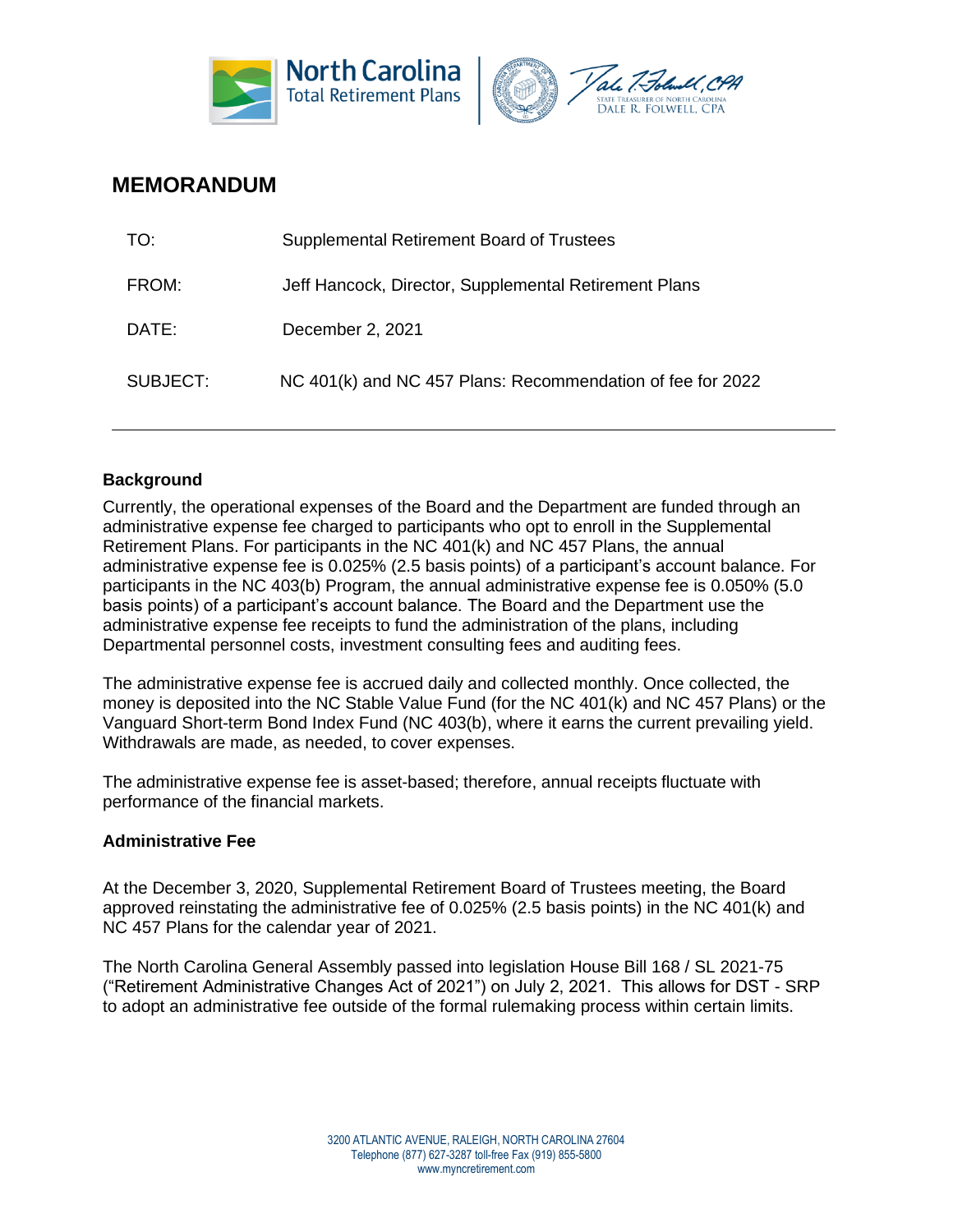



## **2021 Administrative Expense Fee status update**

| Administrative Fee Analysis 2021 |                                                               |                                                     |                                     |                                                                |                                         |  |  |  |
|----------------------------------|---------------------------------------------------------------|-----------------------------------------------------|-------------------------------------|----------------------------------------------------------------|-----------------------------------------|--|--|--|
|                                  | Actual                                                        | Projected                                           |                                     |                                                                |                                         |  |  |  |
|                                  | Administrative expense<br>account balance as of<br>09.01.2021 | Additions to expense account<br>09.01.21 - 12.31.21 | Expenditures<br>09.01.21 - 12.31.21 | Administrative<br>expense account<br>balance as of<br>12.31.21 | # of years of<br>expenses in<br>reserve |  |  |  |
| 401k                             | \$4,480,659                                                   | \$1,180,000                                         | \$720,000                           | \$4,940,659                                                    | 2.29                                    |  |  |  |
| 457                              | \$615,782                                                     | \$158,000                                           | \$98,000                            | \$675,782                                                      | 2.30                                    |  |  |  |
| Total                            | \$5,096,441.00                                                | \$1,900,000.00                                      | \$818,000.00                        | \$5,616,441.00                                                 |                                         |  |  |  |
|                                  | 1. Projected expenses are per 2021-22 budgeted expenses       |                                                     |                                     |                                                                |                                         |  |  |  |

The combined administrative expense account balances for the NC 401(k) and NC 457 Plans are projected to be \$5.61 million as of December 31, 2021.

There is not an "official" target reserve amount which the Board may want to consider formalizing.

SRP Staff would recommend setting the target reserve amount at 1 year of expenses. If the target amount is set at 1 year of expenses, target reserves would be approximately \$2,452,271.

The new administrative fee flexibility policy provides the Board the ability to set the fee anywhere from 0 (fee holiday) up to 2.5 BPS for the NC 401(k)/NC 457 and 5 bps for the NC 403(b).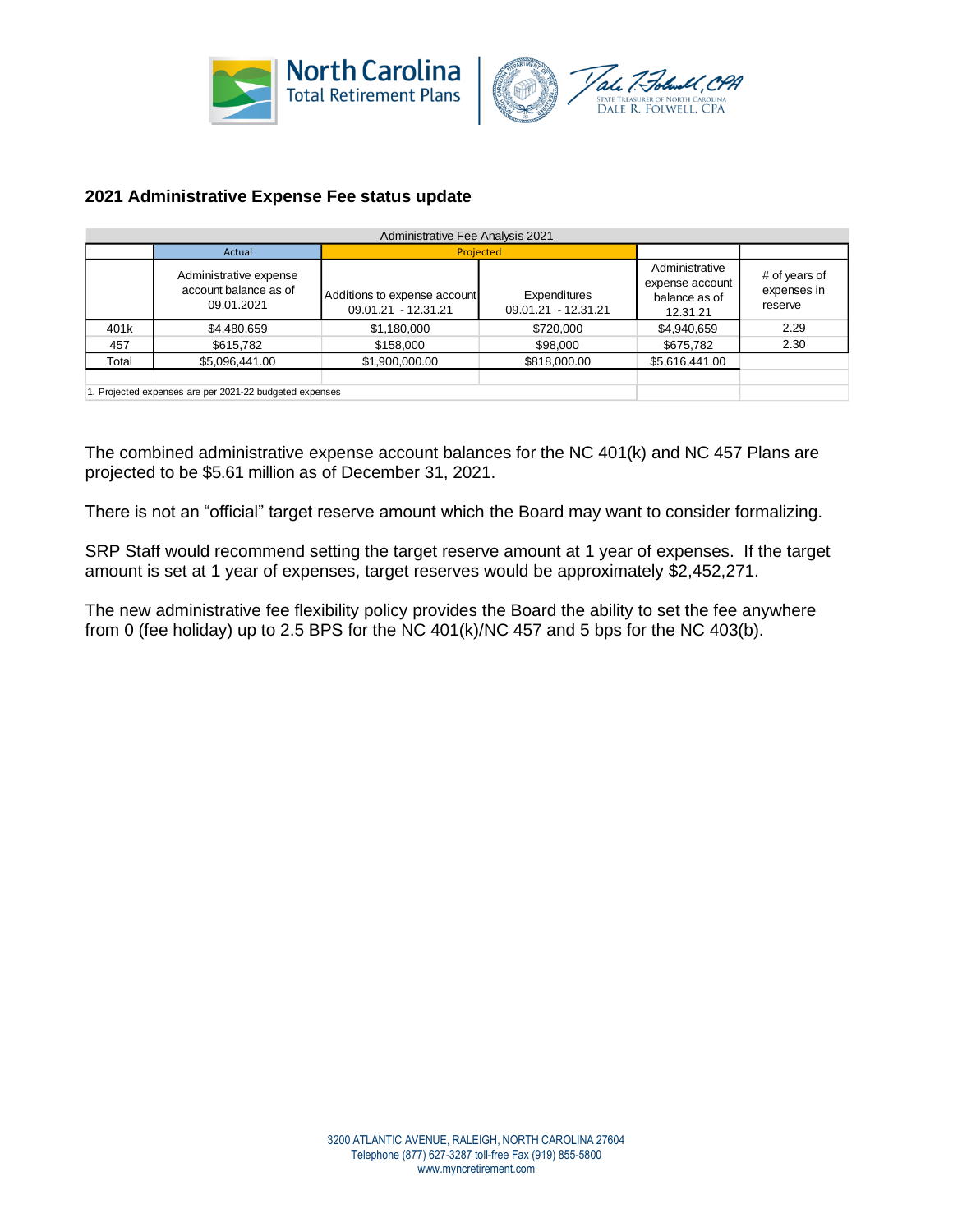

# **Recommendation – 1.25bps for 2022 and forward and with an annual review**

| Fee Analysis 1.25                       |                       |                                   |                                                                   |                  |                  |                        |
|-----------------------------------------|-----------------------|-----------------------------------|-------------------------------------------------------------------|------------------|------------------|------------------------|
|                                         |                       |                                   |                                                                   |                  |                  |                        |
| 401(k)                                  | 2022                  | 2023                              | 2024                                                              | 2025             | 2026             | <b>Target reserves</b> |
| Flat AUM 2022                           | 1.25                  | 1.25                              | 1.25                                                              | 1.25             | 1.25             | 12-months expenses     |
| Ś<br>14,200,000,000.00                  |                       |                                   |                                                                   |                  |                  |                        |
| Administrative Acct Bal. Proj at 1.1    | \$4,940,659.00        |                                   | $$4,557,661.00$ $$4,174,663.00$                                   | \$3,791,665.00   | \$3,408,667.00   |                        |
|                                         |                       |                                   |                                                                   |                  |                  |                        |
| Annual Administrative Account additions |                       |                                   | \$1,775,000.00   \$1,775,000.00   \$1,775,000.00                  | \$1,775,000.00   | \$1,775,000.00   |                        |
|                                         |                       |                                   |                                                                   |                  |                  |                        |
| <b>Projected Expenditures</b>           |                       |                                   | \$2,157,998.00   \$2,157,998.00   \$2,157,998.00   \$2,157,998.00 |                  | \$2,157,998.00   |                        |
|                                         |                       |                                   |                                                                   |                  |                  |                        |
| Administrative Acct Bal Proj at 12.31   | \$4,557,661.00        | \$4,174,663.00                    | \$3,791,665.00                                                    | \$3,408,667.00   | \$3,025,669.00   | \$.<br>2,157,998.00    |
|                                         |                       |                                   |                                                                   |                  |                  |                        |
| 457                                     | 2022                  | 2023                              | 2024                                                              | 2025             | 2026             | <b>Target reserves</b> |
| Flat AUM 2022                           | 1.25                  | 1.25                              | 1.25                                                              | 1.25             | 1.25             | 12-months expenses     |
| \$<br>1,900,000,000.00                  |                       |                                   |                                                                   |                  |                  |                        |
| Administrative Acct Bal. Proj at 1.1    | \$.<br>675,782.00     | \$619,010.00                      | 562,238.00<br>Ŝ.                                                  | Ŝ.<br>505,466.00 | Ŝ.<br>448,694.00 |                        |
|                                         |                       |                                   |                                                                   |                  |                  |                        |
| Annual Administrative Account additions | \$.                   | 237,500.00   \$ 237,500.00        | $\frac{1}{2}$ 237,500.00                                          | S.<br>237.500.00 | 237,500.00<br>S. |                        |
|                                         |                       |                                   |                                                                   |                  |                  |                        |
| <b>Projected Expenditures</b>           | \$<br>$294,272.00$ \$ |                                   | 294,272.00 \$ 294,272.00 \$                                       | 294,272.00       | \$<br>294,272.00 |                        |
|                                         |                       |                                   |                                                                   |                  |                  |                        |
| Administrative Acct Bal Proj. at 12.31  | Ś.                    | $619,010.00$   \$ 562,238.00   \$ | 505,466.00                                                        | \$448,694.00     | Ŝ.<br>391,922.00 | 'Ŝ<br>294,272.00       |
|                                         |                       |                                   |                                                                   |                  |                  |                        |